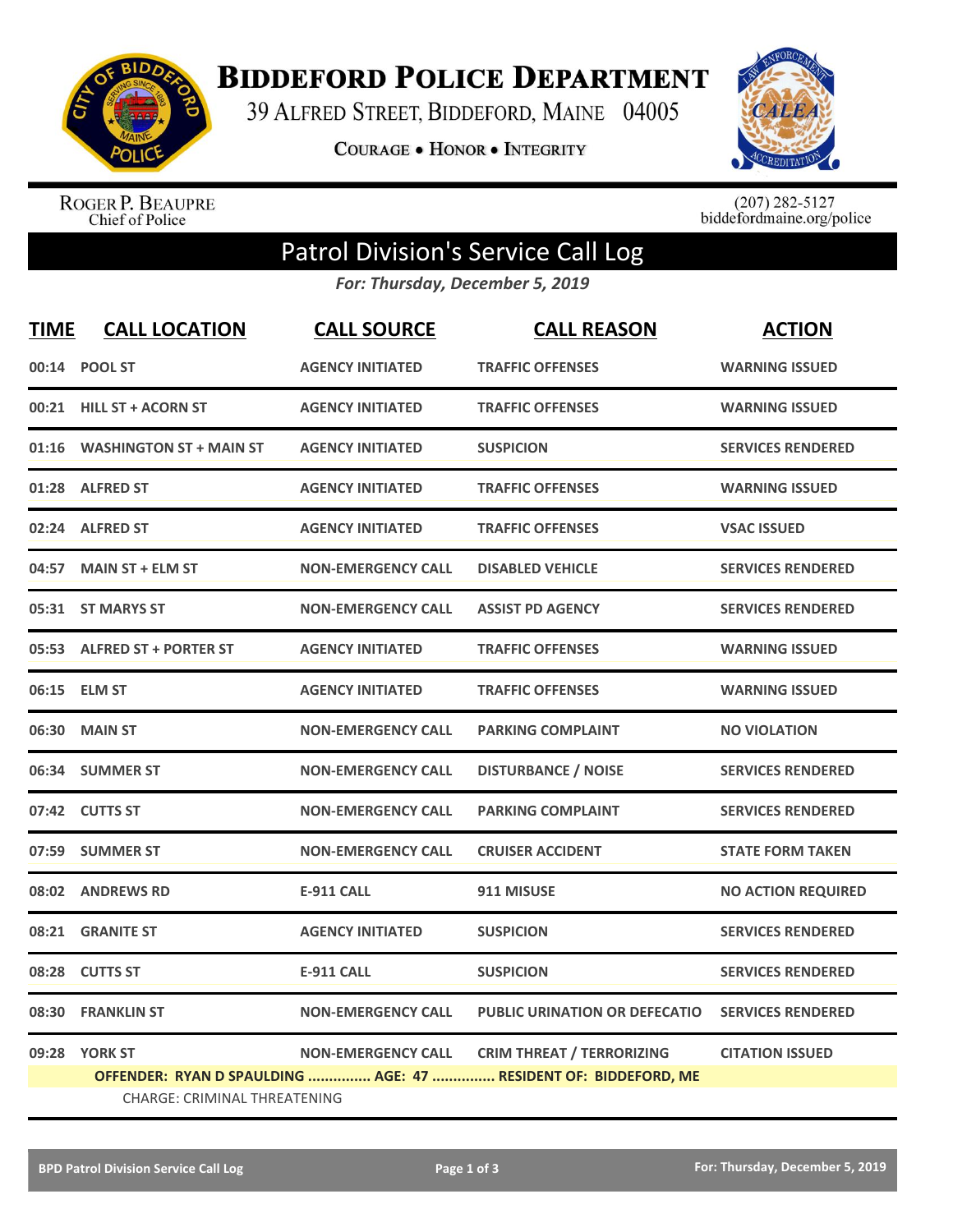| <b>TIME</b> | <b>CALL LOCATION</b>                                                                                  | <b>CALL SOURCE</b>        | <b>CALL REASON</b>                   | <b>ACTION</b>                |  |
|-------------|-------------------------------------------------------------------------------------------------------|---------------------------|--------------------------------------|------------------------------|--|
|             | 09:40 SULLIVAN ST                                                                                     | <b>NON-EMERGENCY CALL</b> | <b>PARKING COMPLAINT</b>             | <b>PARKING TICKET ISSUED</b> |  |
|             | 09:59 ELM ST                                                                                          | <b>WALK-IN AT STATION</b> | <b>SEX OFFENDER REGISTRATION</b>     | <b>REPORT TAKEN</b>          |  |
|             | 10:13 ALFRED ST                                                                                       | <b>WALK-IN AT STATION</b> | <b>PAPERWORK</b>                     | <b>SERVICES RENDERED</b>     |  |
|             | 10:22 GUINEA RD                                                                                       | <b>AGENCY INITIATED</b>   | <b>ANIMAL COMPLAINT</b>              | <b>SERVICES RENDERED</b>     |  |
|             | <b>10:29 MAIN ST</b>                                                                                  | <b>AGENCY INITIATED</b>   | <b>ASSAULT</b>                       | <b>REPORT TAKEN</b>          |  |
|             | 10:29 ADAMS ST                                                                                        | <b>NON-EMERGENCY CALL</b> | <b>SUSPICION</b>                     | <b>SERVICES RENDERED</b>     |  |
| 10:49       | <b>MAIN ST</b>                                                                                        | <b>AGENCY INITIATED</b>   | <b>ANIMAL COMPLAINT</b>              | <b>NEGATIVE CONTACT</b>      |  |
| 10:51       | <b>MAIN ST</b>                                                                                        | <b>NON-EMERGENCY CALL</b> | <b>PARKING COMPLAINT</b>             | <b>PARKING TICKET ISSUED</b> |  |
|             | 11:13 PIERSONS LN + BACON ST                                                                          | <b>NON-EMERGENCY CALL</b> | <b>PARKING COMPLAINT</b>             | <b>SERVICES RENDERED</b>     |  |
|             | 11:33 ELM ST                                                                                          | <b>NON-EMERGENCY CALL</b> | <b>CRIMINAL MISCHIEF</b>             | <b>REPORT TAKEN</b>          |  |
| 12:17       | <b>DEARBORN AVE</b>                                                                                   | <b>NON-EMERGENCY CALL</b> | <b>CHECK WELFARE</b>                 | <b>SERVICES RENDERED</b>     |  |
|             | 12:43 ALFRED ST + BIDDEFORD GATEW NON-EMERGENCY CALL                                                  |                           | <b>LIGHT MALFUNCTION</b>             | <b>REFERRED OTHER AGENCY</b> |  |
|             | 13:06 SPRINGBROOK DR                                                                                  | <b>E-911 CALL</b>         | <b>DISTURBANCE / NOISE</b>           | <b>SERVICES RENDERED</b>     |  |
| 13:09       | <b>CUTTS ST</b>                                                                                       | <b>NON-EMERGENCY CALL</b> | <b>CRIM THREAT / TERRORIZING</b>     | <b>SERVICES RENDERED</b>     |  |
|             | 13:25 HILLS BEACH RD                                                                                  | <b>E-911 CALL</b>         | 911 MISUSE                           | <b>NO ACTION REQUIRED</b>    |  |
|             | 13:28 ELM ST                                                                                          | <b>NON-EMERGENCY CALL</b> | <b>TRESPASSING</b>                   | <b>FIELD INTERVIEW</b>       |  |
|             | 13:48 MAIN ST                                                                                         | <b>NON-EMERGENCY CALL</b> | 911 MISUSE                           | <b>WARNING ISSUED</b>        |  |
|             | 14:24 MAIN ST                                                                                         |                           | NON-EMERGENCY CALL CRIMINAL MISCHIEF | <b>ARREST(S) MADE</b>        |  |
|             | OFFENDER: MATTHEW RAYMOND CRESSEY  AGE: 38  RESIDENT OF: SACO, ME<br><b>CHARGE: CRIMINAL MISCHIEF</b> |                           |                                      |                              |  |
|             | 15:11 ALFRED ST                                                                                       | <b>WALK-IN AT STATION</b> | <b>PAPERWORK</b>                     | <b>NO ACTION REQUIRED</b>    |  |
|             | 15:24 ALFRED ST                                                                                       | <b>AGENCY INITIATED</b>   | <b>TRAFFIC OFFENSES</b>              | <b>WARNING ISSUED</b>        |  |
|             | 15:34 WESTERN AVE                                                                                     | <b>WALK-IN AT STATION</b> | <b>CIVIL COMPLAINT</b>               | <b>CIVIL COMPLAINT</b>       |  |
|             | <b>16:10 ROBERTS ST</b>                                                                               | <b>AGENCY INITIATED</b>   | <b>TRAFFIC OFFENSES</b>              | <b>WARNING ISSUED</b>        |  |
|             | 16:47 MAIN ST + MAPLEWOOD AVE                                                                         | <b>AGENCY INITIATED</b>   | <b>TRAFFIC OFFENSES</b>              | <b>WARNING ISSUED</b>        |  |
|             | 17:06 GRANITE ST + COTTAGE ST                                                                         | <b>AGENCY INITIATED</b>   | <b>TRAFFIC OFFENSES</b>              | <b>WARNING ISSUED</b>        |  |
|             | <b>17:10 MAIN ST</b>                                                                                  | <b>NON-EMERGENCY CALL</b> | <b>MISSING PERSON</b>                | <b>SERVICES RENDERED</b>     |  |